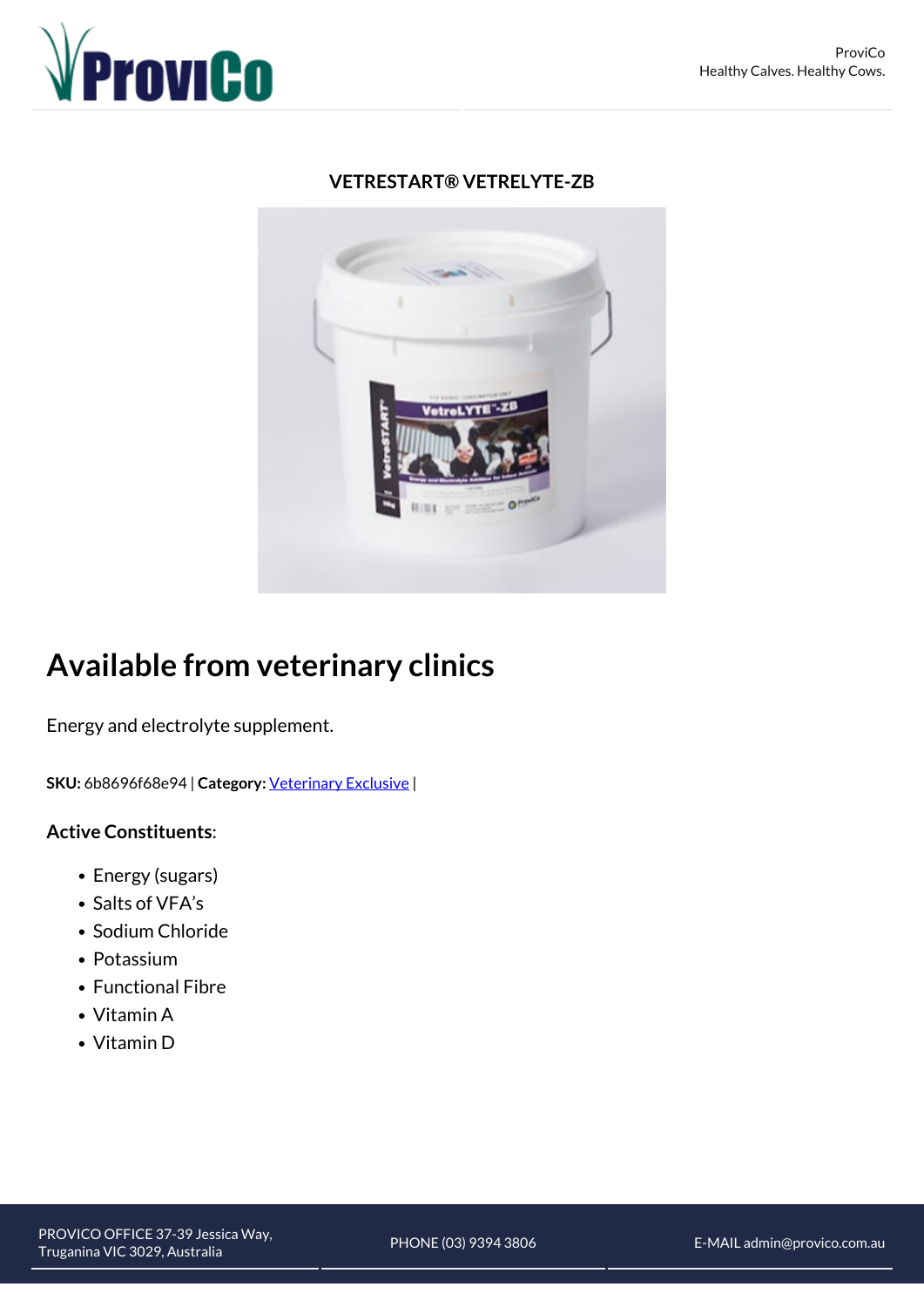

- Vitamin E
- Vitamin C
- Vitamin B1
- Vitamin B2
- Vitamin B3
- Vitamin B5
- Vitamin B6
- Vitamin B9
- Vitamin B12
- Vitamin K
- $\bullet$  Biotin

**Directions for use**: **MIXING RATES: Isotonic Solution –** dissolve 60g (1 heaped measuring cup) of powder in 2L of warm water (40°C). **Hypertonic Solution -** dissolve 80g (1.5 measuring cups) of powder in 2L of warm water (40°C). **FEEDING RATES:** Refer to product label and feed according to veterinarian instructions.

**Indications**: Oral, non-antibiotic isotonic energy, electrolyte and vitamin supplement for calves, foals, lambs, kids and crias.

**Pack Sizes**: **105302** 2kg Pail l 6 units per carton **105304** 4kg Pail l 4 units per carton **105310** 10kg Pail l 2 units per carton **105320** 20kg Pail **VetreSTART® is exclusively available through veterinary practices.** 

**Precautions**: It is essential that animals have access to free-choice water at all times, even when feeding energy/electrolyte solutions. Mixed solutions should only be used for young calves, lambs, kids, crias (alpaca) and foals that can stand and suckle. To be fed as a supplement between normal milk/milkreplacer feeds.

**Storage**: Store below 25°C (Air Conditioning) in a dry place, out of direct sunlight. Protect from air and moisture. Keep container sealed at all times. Reseal container immediately after dispensing. Product